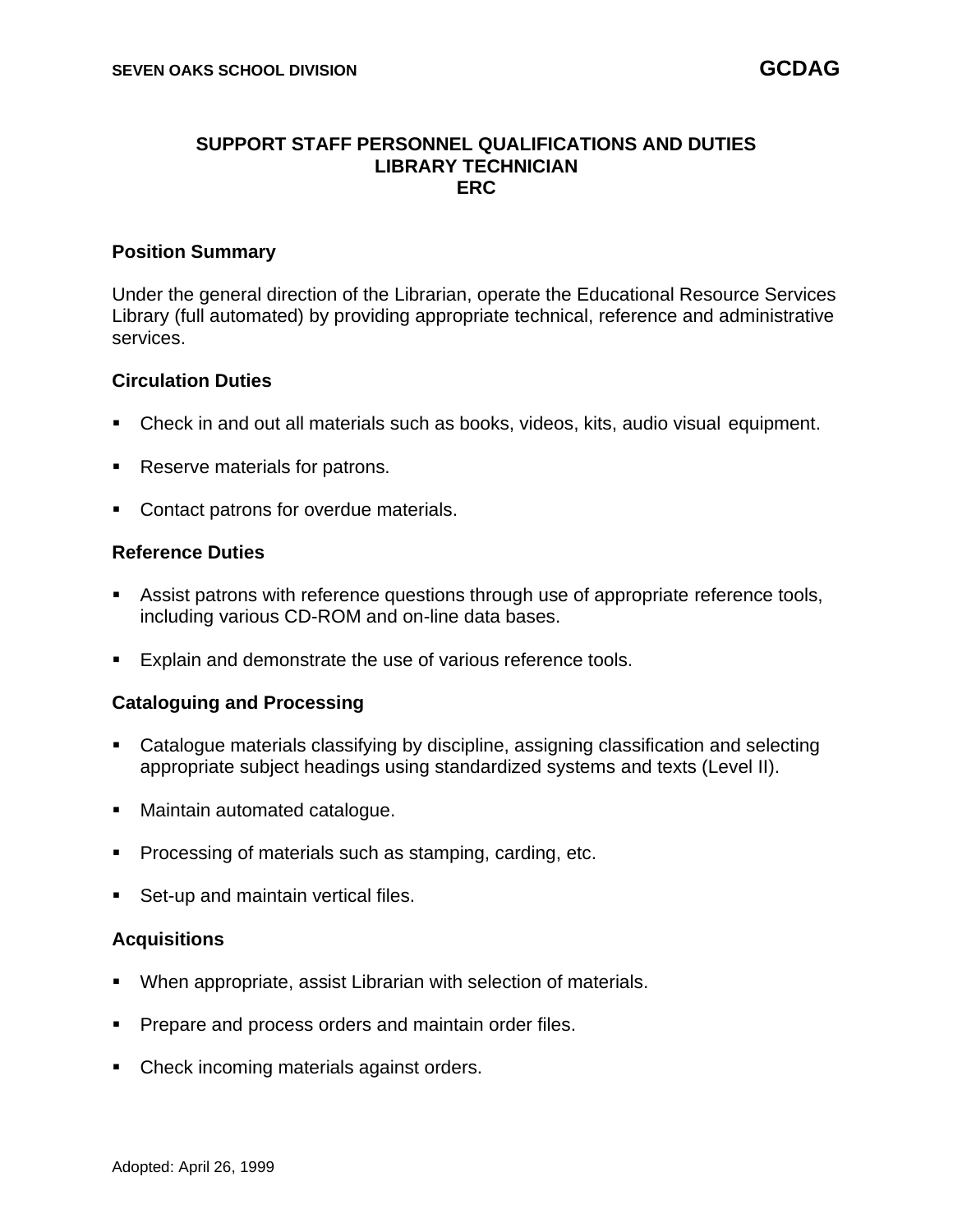## **Inter-Library Loan**

**Prepare and receive requests for materials from other libraries.** 

### **Serials**

- Organize, house, receive, claim and route periodicals using software program.
- Maintenance of subscriptions.

## **Shelving**

Shelve all incoming materials.

## **Publicity and Public Relations**

■ Assist in compiling and distributing acquisition lists and promotional material, preparing bulletin boards, library material display and bibliographies.

## **Administration**

Assist the Librarian in administrative duties, such as compiling and tabulating data for statistical reports; handling inventory; preparation of library forms (e.g., acquisitions, reference, Inter-Library Loan); maintenance of correspondence and information files; applying library policies, rules and instructions.

#### **Housekeeping**

■ Responsible for inventory, shelf reading, repair of collection, discarding of obsolete materials.

## **Education**

- Grade 12.
- Library Technician Diploma (two years post-secondary).

#### **Experience**

▪ Over 6 months and up to and including 1 year in an automated library environment.

## **Physical Demands**

- Some heavy lifting and carrying of boxes, equipment, etc.
- Awkward positions for re-arranging and shelving materials, e.g., kneeling, squatting, bending, stretching and climbing.